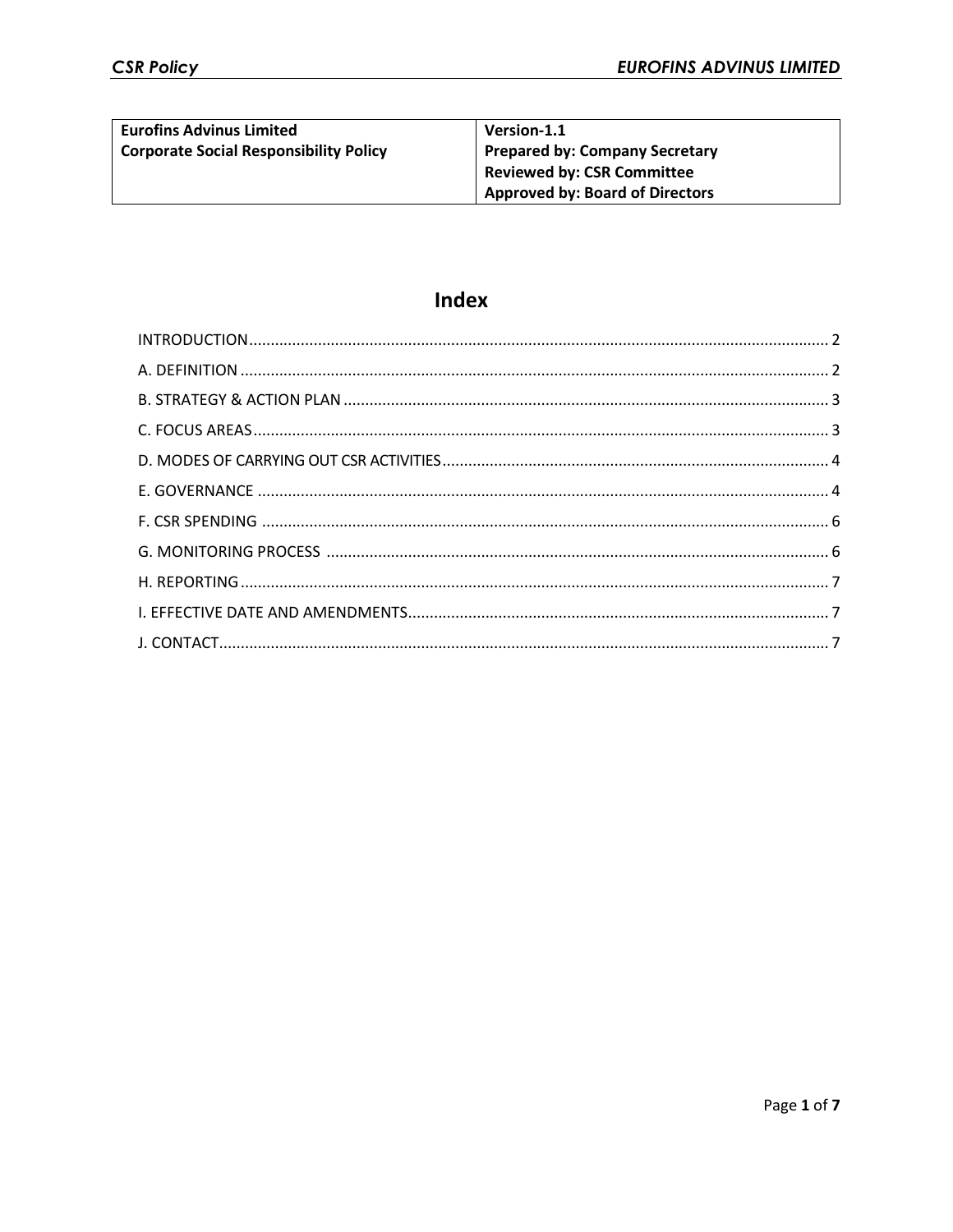## **INTRODUCTION**

Eurofins Advinus Limited ("Company") is a premier drug discovery preclinical and development stage contract research company offering discovery services, CMC services, regulatory Toxicology (Safety Assessment), DMPK and Analytical R&D Services.

The Company believes that corporate growth and development should be inclusive and every Company has to be responsible and contribute towards betterment of the society. The Company wishes to commit itself to contribute to the society in ways best possible for the organization and shall pursue Corporate Social responsibility activities (hereinafter referred to as "CSR") as one of its fundamental priorities.

This policy is based on the Corporate Social Responsibility (CSR) philosophy of **EUROFINS ADVINUS LIMITED** and provisions of Section 135 of the Companies Act, 2013, read with Schedule VII of the Companies Act, 2013 and Companies (Corporate Social Responsibility Policy) Rules, 2014 as amended from time to time and the notifications and circulars issued by the Ministry of Corporate Affairs (MCA) from time to time.

**EUROFINS ADVINUS LIMITED** is committed to undertake CSR activities in accordance with the CSR Regulations.

To further the Company's CSR philosophy, the Board has constituted "**Eurofins Advinus CSR Committee**" as its core CSR team, as a means of fulfilling this commitment.

| Act                                | Companies Act, 2013 (as applicable), as amended and modified from time<br>to time;                                                                                                                                   |
|------------------------------------|----------------------------------------------------------------------------------------------------------------------------------------------------------------------------------------------------------------------|
| of<br>Areas<br>Interest/Objective  | The focus areas / areas of interest as identified by the Company for<br>implementing CSR goals in accordance with the CSR Regulations and as                                                                         |
|                                    | specified in Focus Areas of this CSR Policy                                                                                                                                                                          |
| <b>Board</b>                       | Board of Directors of the Company;                                                                                                                                                                                   |
| Company                            | EUROFINS ADVINUS LIMITED                                                                                                                                                                                             |
| <b>CSR</b>                         | <b>Corporate Social Responsibility</b>                                                                                                                                                                               |
| Eurofins<br>Advinus                | The committee of the Board constituted to implement, supervise and                                                                                                                                                   |
| <b>CSR</b><br>Limited<br>Committee | manage the CSR initiatives of the Company in accordance with the CSR<br>Policy of the Company and the provisions of the CSR Regulations, as                                                                          |
|                                    | amended from time to time;                                                                                                                                                                                           |
| <b>CSR Commitment</b>              | In respect of a financial year, shall mean at least 2% (Two Percent) of the<br>average Net Profits of the Company made during the 3 (Three)<br>immediately preceding financial years or such minimum contribution as |
|                                    | prescribed under the CSR Regulations, as amended from time to time;                                                                                                                                                  |
| <b>CSR Policy</b>                  | The CSR Policy of the Company, as amended from time to time;                                                                                                                                                         |

## **A. DEFINITIONS:**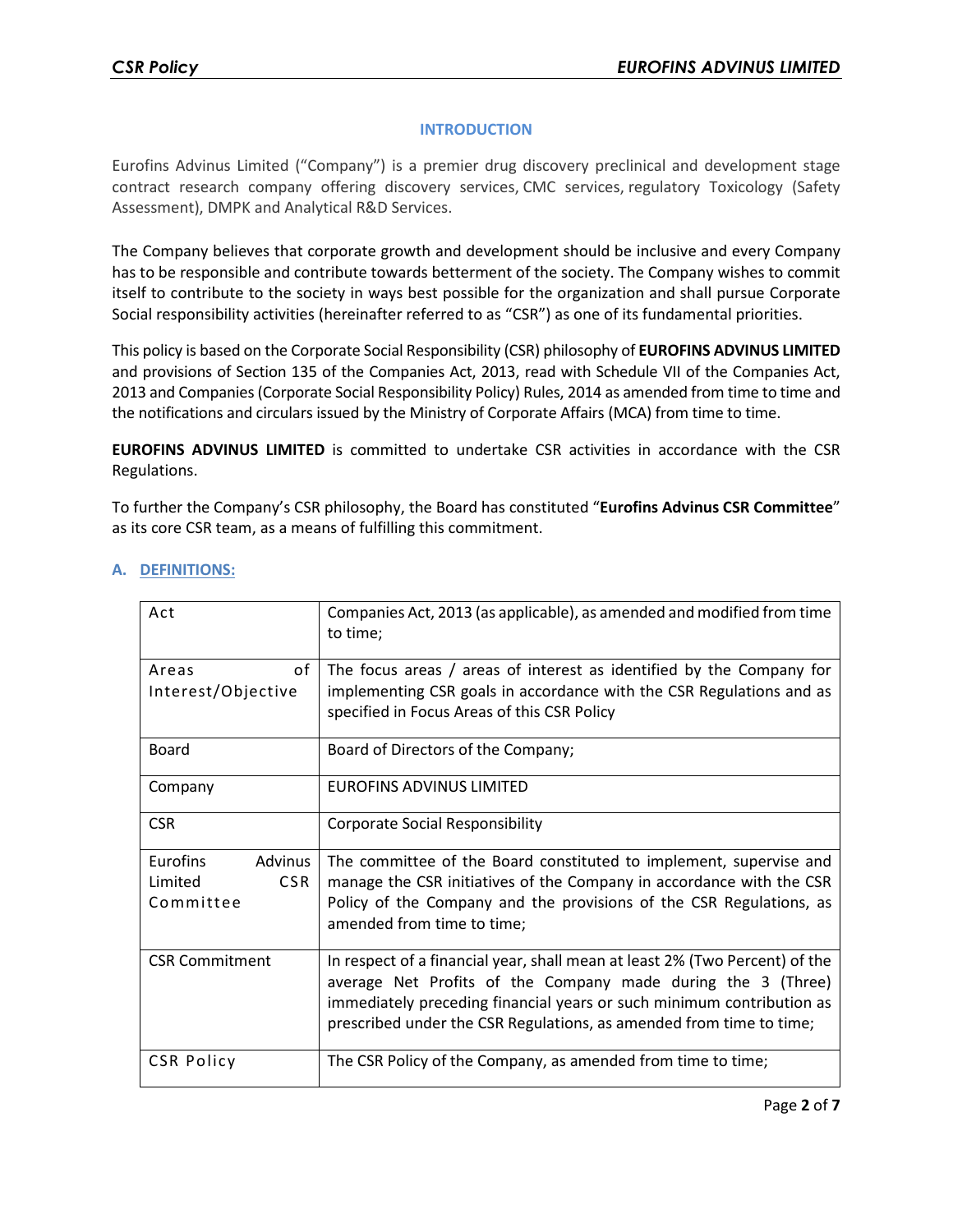| <b>CSR Regulations</b> | Section 135 of the Act (as amended from time to time), the CSR Rules (as<br>amended from time to time) and the notifications and circulars issued by<br>the Ministry of Corporate Affairs from time to time, collectively. |
|------------------------|----------------------------------------------------------------------------------------------------------------------------------------------------------------------------------------------------------------------------|
| <b>CSR Rules</b>       | The Companies (Corporate Social Responsibility) Rules, 2014, as<br>amended from time to time;                                                                                                                              |
| Net Profit             | Shall have the meaning ascribed to it in the CSR Rules; and                                                                                                                                                                |
| Organizations          | Such organizations including Non-Governmental Organizations ("NGO")<br>as are permitted to receive funding in accordance with the CSR<br>Regulations.                                                                      |

## **B. STRATEGY AND ACTION PLAN:**

The Company may undertake various CSR projects, programs and activities from time to time. The Company may also contribute towards any existing or ongoing CSR projects, programs and activities. Such projects, programs and activities will be undertaken keeping in mind the CSR philosophy of the Company and in alignment with the permissible activities under the CSR Regulations. It shall be at the discretion of the Company to undertake, modify, implement and/or cancel CSR projects, programs and activities from time to time as it deems fit.

The following action plan shall be adopted by the Company, to fulfill its CSR obligations:

- Devise and implement action plans
- Mobilise resources for the initiatives
- Build capacities for CSR activities
- Involve employees to volunteer for CSR activities
- Build partnerships with NGOs and other bodies
- Make strategic grants to support worthwhile projects/programs
- Periodic reviews and reporting
- Continuous compliance with statutory requirements

# **C. FOCUS AREAS:**

Without prejudice to the generality of the aforesaid, the Company may (either independently or in collaboration with other entities) undertake one or more of the following activities under the ambit of CSR:

(i) **Education**: Promoting education, including special education and employment enhancing vocational skills especially among children, women, elderly and the differently abled, by: (i) providing monetary contributions to academic institutions for establishing endowment funds and chairs; (ii) providing, food, vehicles, technology products, mobiles, tabs and other facilities with the objective of assisting students in their studies and also contribute to the NGO's in various manner.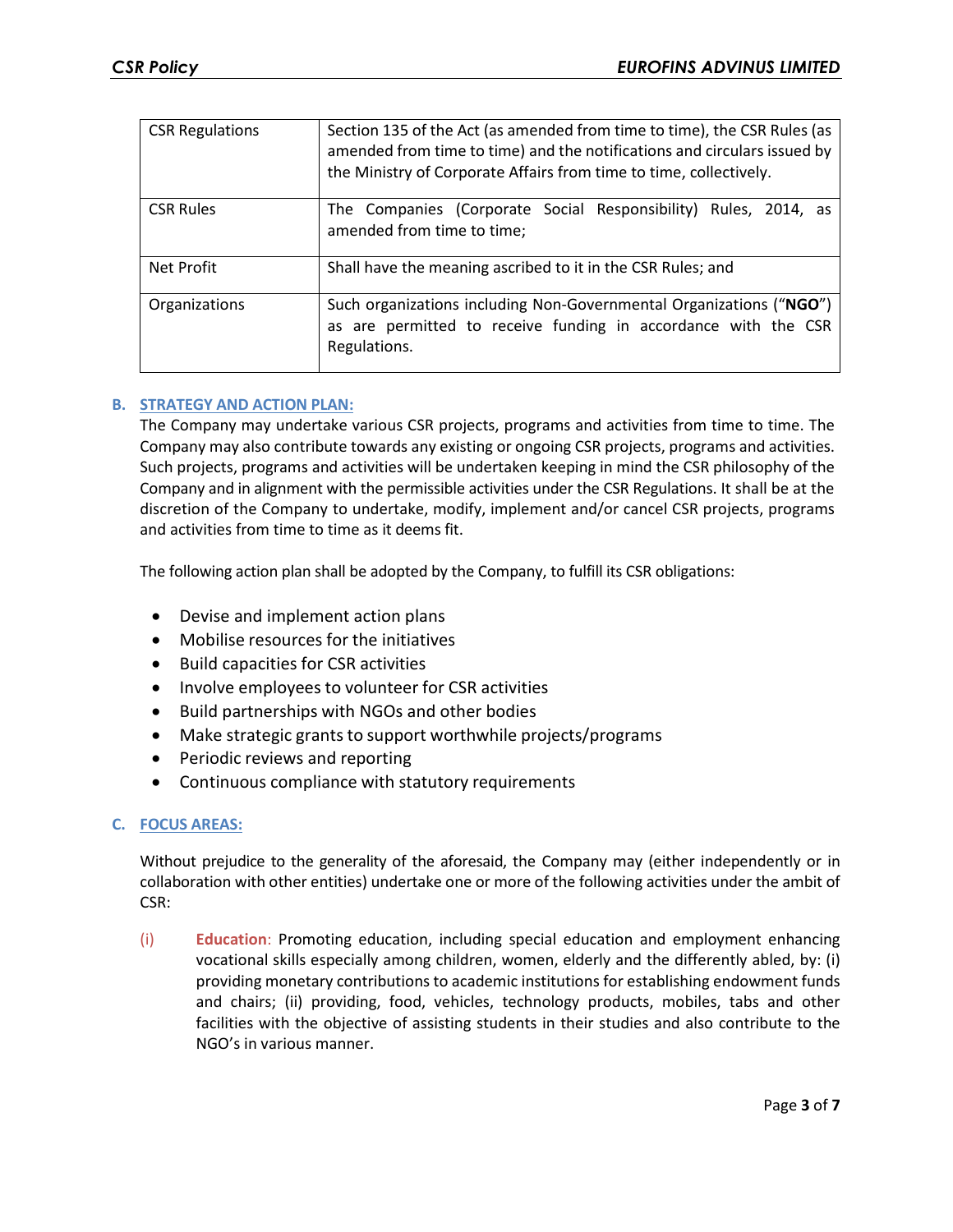- (ii) **Health Care Activities:** Providing health care for visually impaired and physically challenged, creating awareness programmes, setting up of toilets in villages, helping anganwadies and facilitating them with basic amenities and setting up of mobile health vans for rural Karnataka including preventive health care.
- (iii) **Environmental Sustainability:** Ensuring environmental sustainability, ecological balance, promotion of flora and fauna, animal welfare, agroforestry, conservation of natural resources and maintenance of quality of soil, air and water.
- (iv) **Gender Equality and Empowerment of Women:** Setting up homes and hostels for women and orphans, setting up old age homes, day care centres and such other facilities for senior citizens and promote measures for reducing inequalities faced by socially and economically backward groups.
- (v) **Others:** Any other projects, programs and activities falling within the permissible activities prescribed under the CSR Regulations and Schedule VII under the Companies Act, 2013, as amended from time to time.

#### **D. MODES OF CARRYING OUT CSR ACTIVITIES:**

The Company may carry out the CSR activities either on its own, or through a registered trust or registered society or through a Company registered under Section 8 of the Act (hereinafter referred to as 'Implementing Agencies') or through one or more of the modes in such manner as it deems fit. The Company may also collaborate with other companies for undertaking projects, programs and activities in such manner as it deems fit and as approved by the CSR Committee.

In the event the Company contributes money to the corpus of any Implementing Agency, such agency shall satisfy all requirements as specified in the Act in this regard.

The CSR Committee and the Implementing Agencies shall be responsible for strategizing, planning, execution, monitoring and evaluation of the CSR programmes/activities on behalf of the Company, either directly or through meaningful partnerships.

#### **E. GOVERNANCE**

#### **BOARD OF DIRECTORS:**

The Board of Directors of the Company shall be responsible for the following, in accordance with the provisions of the Companies Act 2013:

- Forming a CSR Committee;
- Approving the CSR policy, including periodic review and update; and
- Ensuring necessary disclosures in the Board's Report as specified under the Act

#### **COMPOSITION AND RESPONSIBILITIES OF CSR COMMITTEE:**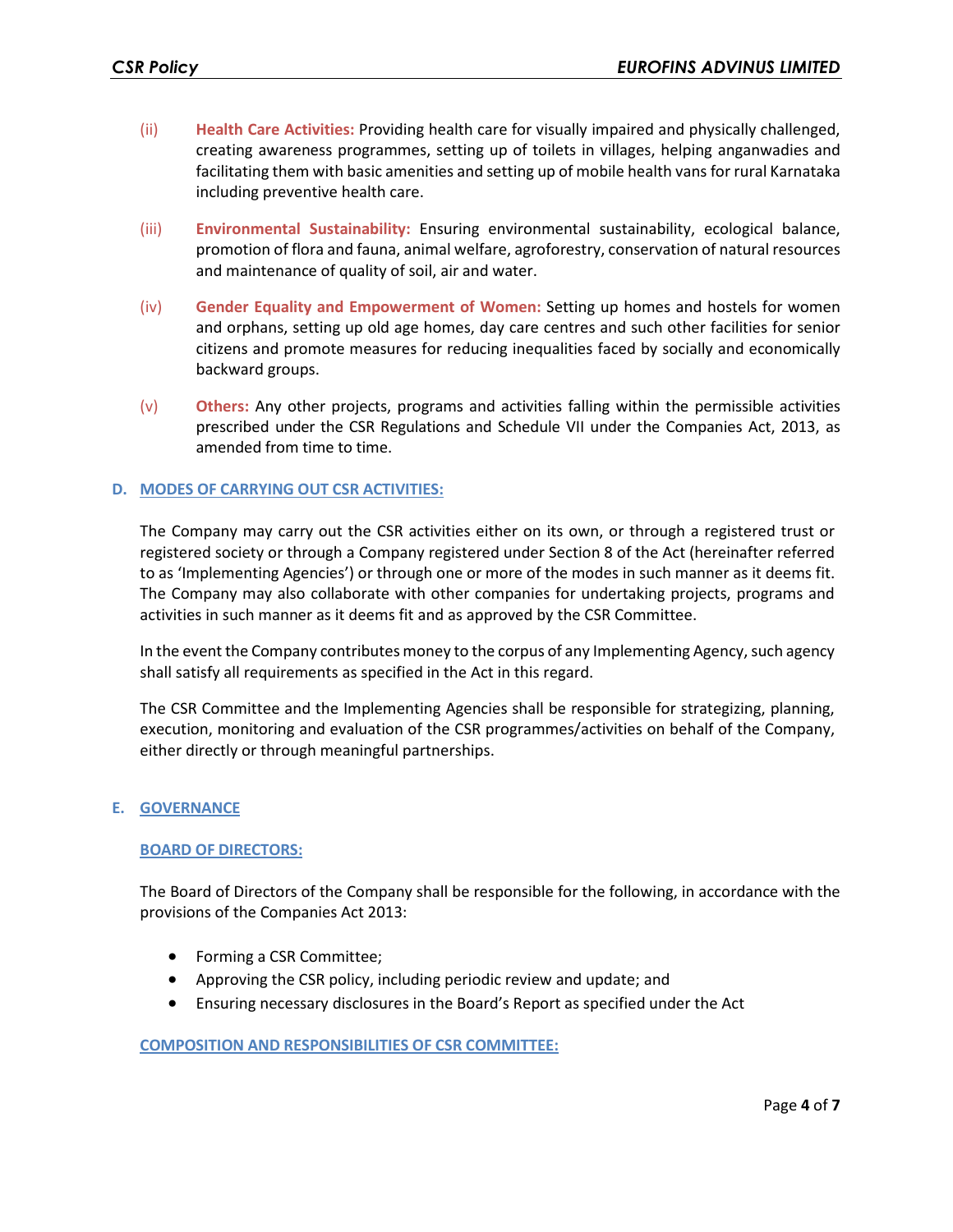## (i) **COMPOSITION:**

The CSR Committee shall consist of minimum 3 (Three) or more directors as may be decided by the Board from time to time. The Board may change the composition of the CSR Committee from time to time in such manner as it thinks fit and as required under the CSR Regulations.

#### **(ii) OBJECTIVES OF THE COMMITTEE:**

- 1. To develop a long term vision and strategy for CSR activities.
- 2. To establish process mechanism for the implementation and monitoring of the CSR activities in accordance with the CSR Regulations.
- 3. To strive for economic development that positively impacts the society at large with a minimal resource foot print.

#### (iii) **RESPONSIBILITIES:**

To achieve the above objectives**,** the CSR Committee will have, *inter alia;* the following roles, powers and responsibilities:

- 1. Formulate and recommend to the Board, the CSR projects, programs and activities to be undertaken by the Company, in compliance with the CSR Regulations;
- 2. Recommend to the Board on CSR expenditure to be incurred on the proposed CSR activities.
- 3. Determine the modalities of execution of such CSR projects, programs and activities;
- 4. Undertake all necessary steps to implement the CSR activities;
- 5. Authorize and approve CSR expenditure from time to time subject to the limits approved by the Board;
- 6. Determine the extent and manner of distribution of funds towards the various CSR projects undertaken by the Company;
- 7. Monitor the CSR activities as it deems appropriate and obtain the status reports / supporting documents;
- 8. Carry out all such acts, deeds, matters and things as may be required in connection with aforesaid matters and generally for any matter connected with the CSR policy of the Company;
- 9. To perform such functions as may be entrusted by the Board from time to time; and
- 10. Prepare annual report on CSR activities undertaken by the Company and submit such report to the Board.

#### (iv) **DECISION MAKING BY THE CSR COMMITTEE:**

1. The CSR Committee shall at all times, act in a manner that is consistent with the provisions contained in this CSR Policy and the CSR Regulations.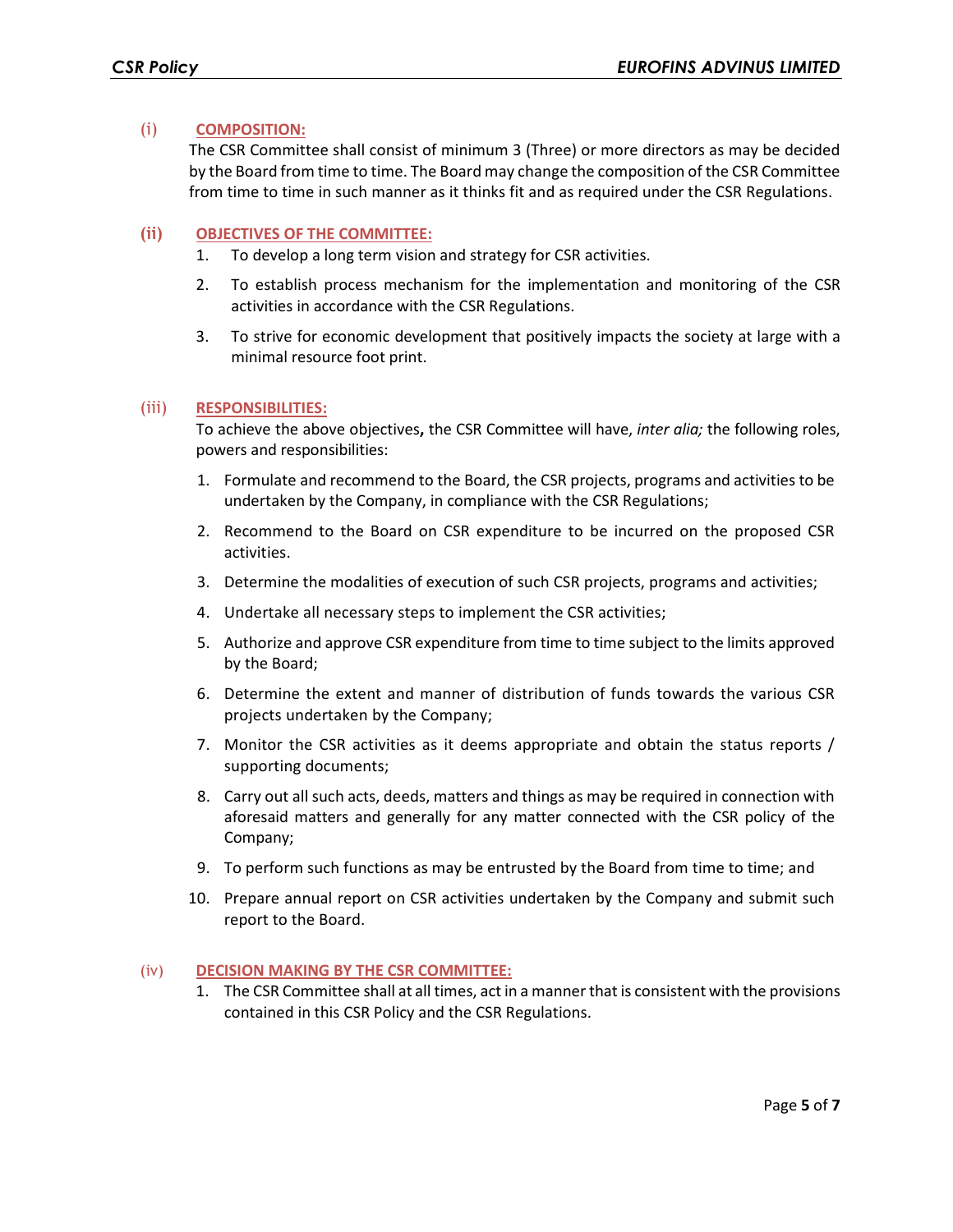- 2. The CSR Committee shall endeavor to arrive at all decisions via consensus of all members. However, in the event the Committee is unable to arrive at a consensus, the decision of the Chairman of the CSR Committee shall be final.
- 3. All decisions of the Committee shall be ratified by the Board.

# **(v) PROCEDURE AND QUORUM**

- **Frequency of meetings-** The CSR Committee shall meet at least once a year or as and when need arises to discharge their roles and responsibilities. Members may attend physically or through videoconferencing or any other audio-video mode.
- **Quorum of meetings-** A minimum of two members shall be present for the meeting. Members participating through videoconferencing shall be counted towards quorum.
- **Minutes-** The minutes of each meeting of the CSR Committee shall be circulated and finalized in accordance with the provisions under the Companies Act, 2013 or Secretarial Standards and shall be confirmed by the Board in subsequent meeting.

## **F. CSR SPENDING:**

The Company shall spend at least two percent (2%) of its average net profit of immediately three preceding financial years on CSR activities in accordance with the provisions of the Act. The calculation of net profit shall be done in line with the provisions of section 198 of the Companies Act, 2013.

Any amounts available for set-off or any surplus arising out of the CSR activities undertaken in one financial year shall be dealt with in accordance with the provisions of the Companies Act, 2013.

#### **G. MONITORING PROCESS:**

The CSR Committee shall

- (i) monitor the implementation of various programs, projects and activities in such manner as it deems fit.
- (ii) determine the manner of submission of information, reports, files, etc. by third parties as a part of the monitoring process.
- (iii) ensure that a transparent monitoring mechanism is put in place.

In the event the Company wishes to implement the CSR activities undertaken by it through a registered trust or society or through a Company registered under section 8 of the Act or any other Implementing Agency, a report on the progress made by such trust / society / company / agency is to be submitted on a regular basis to the CSR Committee for its review and recommendations. The CSR Committee shall submit itsreport to the Board on the progress made by the Company in implementing the CSR activities undertaken by it and the same shall be noted by the Board, in its meetings.